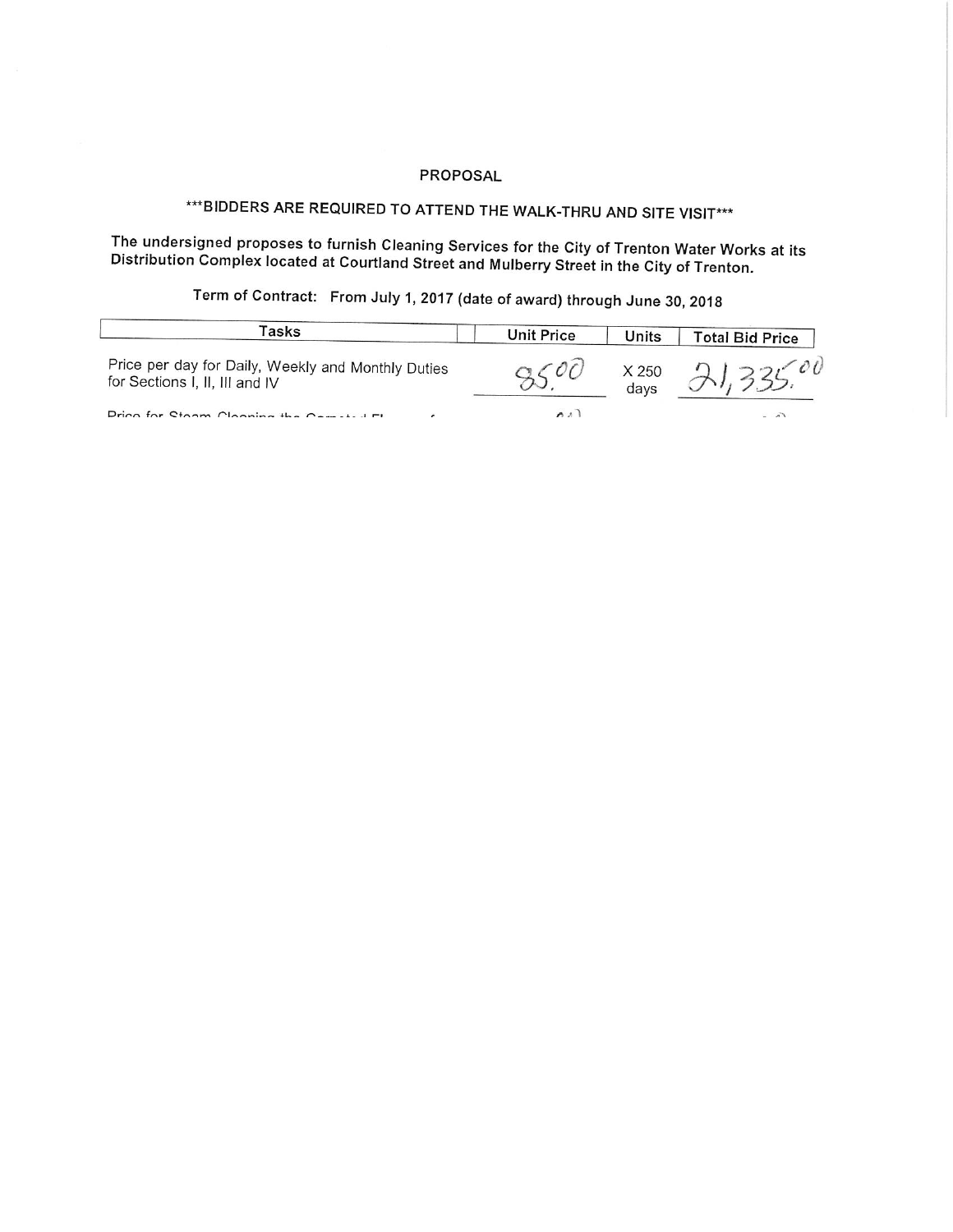## \*\*\* BIDDERS ARE REQUIRED TO ATTEND THE WALK-THRU AND SITE VISIT \*\*\*

The undersigned proposes to furnish Cleaning Services for the City of Trenton Water Works at its<br>Distribution Complex located at Courtland Street and Mulberry Street in the City of Trenton.

Term of Contract: From July 1, 2017 (date of award) through June 30, 2018

| Tasks                                                                                               | <b>Unit Price</b> | <b>Units</b>              | <b>Total Bid Price</b> |
|-----------------------------------------------------------------------------------------------------|-------------------|---------------------------|------------------------|
| Price per day for Daily, Weekly and Monthly Duties<br>for Sections I, II, III and IV                | 74.88             | ___ X 250<br>__  days ___ | 18.720                 |
| Price for Steam Cleaning the Carpeted Floor as for<br>Section II                                    | 420               | X 1                       |                        |
| Price for stripping and waxing vinyl tile floors in<br>Section III and IV (Second Floor Lunch Room) | 180               |                           | $x_4$ $\frac{2}{1}$    |
| Price for Steam Cleaning the Carpet in Section IV -<br>Elevator and Main Lobby                      | $U_0$             |                           | $x4$ 560               |
| <b>Total Bid Price</b>                                                                              |                   |                           | 22,3                   |

# CONTRACT SHALL BE AWARDED TO LOWEST RESPONSIBLE BID PRICE

Respectfully Submitted:

| Company<br>⇨             | $n_{air}$<br>$B$ uyding |  |
|--------------------------|-------------------------|--|
| Authorized Signature ⇔   |                         |  |
| Print name $\Rightarrow$ | BYUNG KIM               |  |
| Telephone Number ⇒       | 201-833-0249            |  |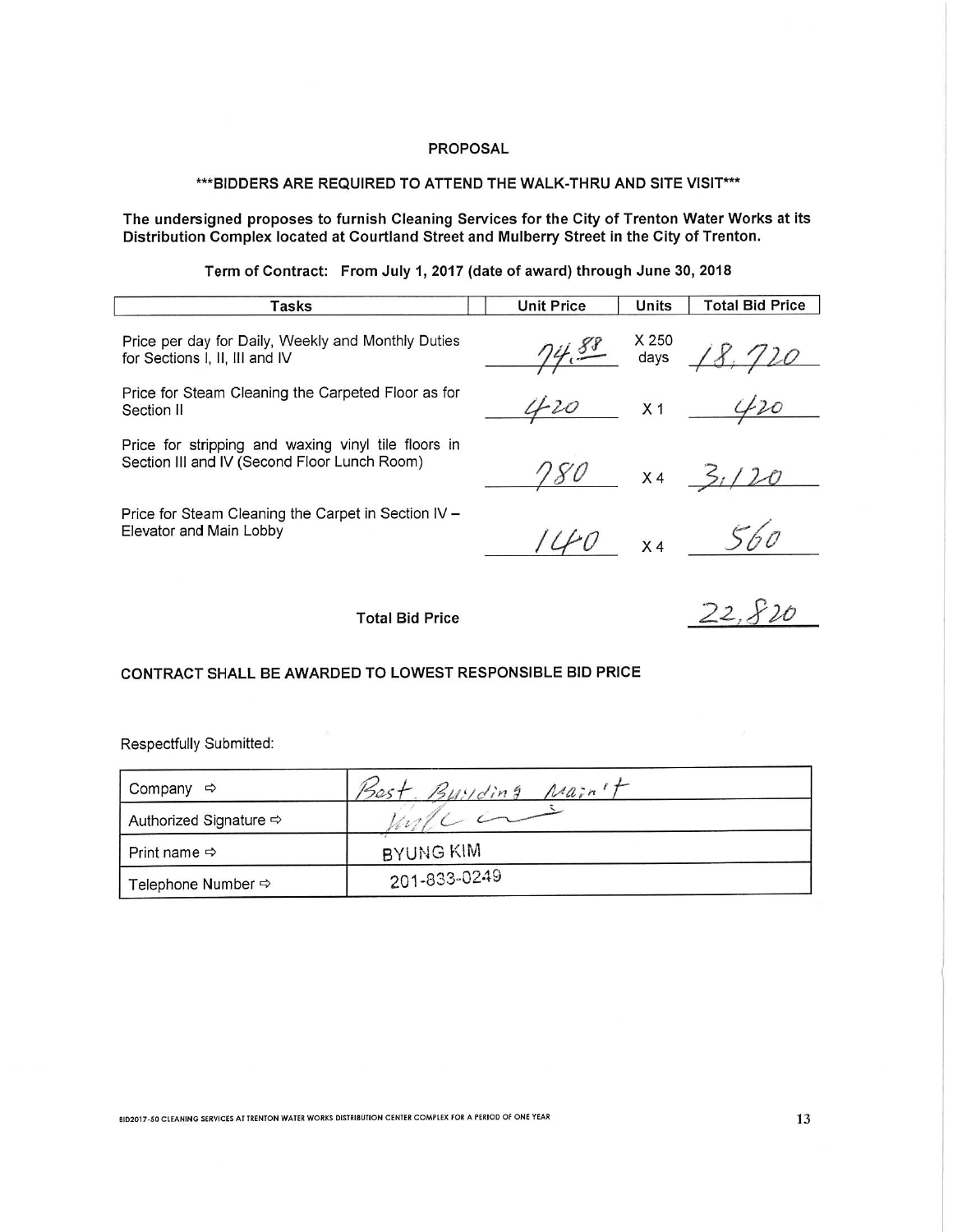#### \*\*\* BIDDERS ARE REQUIRED TO ATTEND THE WALK-THRU AND SITE VISIT \*\*\*

## The undersigned proposes to furnish Cleaning Services for the City of Trenton Water Works at its Distribution Complex located at Courtland Street and Mulberry Street in the City of Trenton.

# Term of Contract: From July 1, 2017 (date of award) through June 30, 2018

| Tasks                                                                                               | <b>Unit Price</b> | <b>Units</b>   | <b>Total Bid Price</b> |
|-----------------------------------------------------------------------------------------------------|-------------------|----------------|------------------------|
| Price per day for Daily, Weekly and Monthly Duties<br>for Sections I, II, III and IV                | 592.00            | X 250<br>days  | 18,000.00              |
| Price for Steam Cleaning the Carpeted Floor as for<br>Section II                                    | 5860.02           | X <sub>1</sub> | 860.00                 |
| Price for stripping and waxing vinyl tile floors in<br>Section III and IV (Second Floor Lunch Room) | \$875.09          | X <sub>4</sub> | 3,500.00               |
| Price for Steam Cleaning the Carpet in Section IV -<br>Elevator and Main Lobby                      | \$125.00          | X <sub>4</sub> | 500.00                 |
| <b>Total Bid Price</b>                                                                              |                   |                | 22, 860.80             |

#### CONTRACT SHALL BE AWARDED TO LOWEST RESPONSIBLE BID PRICE

Respectfully Submitted:

| Company $\Rightarrow$                  | CNS CLEANING G. INC. |  |
|----------------------------------------|----------------------|--|
| Authorized Signature $\Leftrightarrow$ | audresbouth          |  |
| Print name $\Leftrightarrow$           | AUDREY SMITH         |  |
|                                        | $856 - 488 - 8883$   |  |

 $\ddot{\phantom{a}}$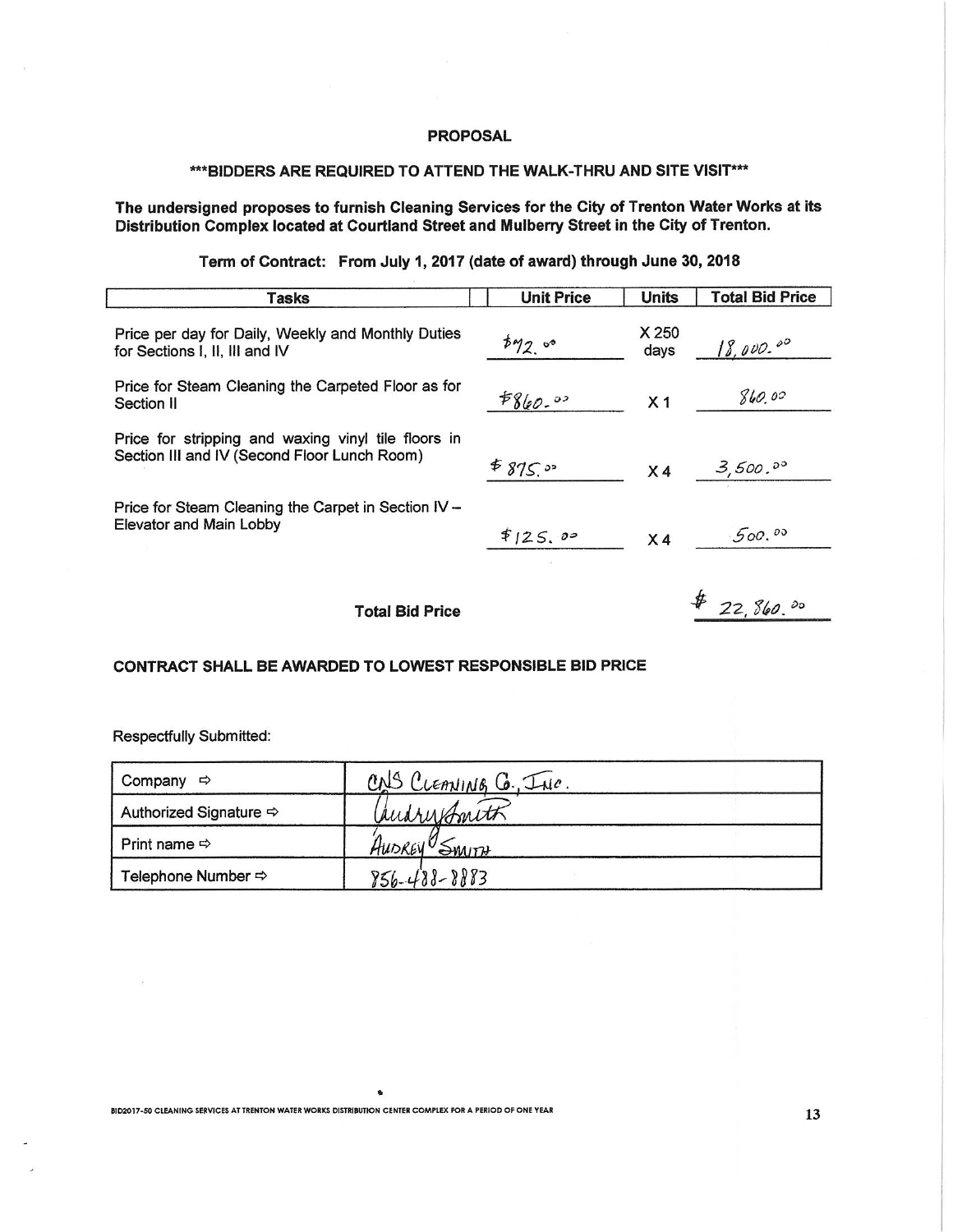#### \*\*\* BIDDERS ARE REQUIRED TO ATTEND THE WALK-THRU AND SITE VISIT \*\*\*

The undersigned proposes to furnish Cleaning Services for the City of Trenton Water Works at its Distribution Complex located at Courtland Street and Mulberry Street in the City of Trenton.

Term of Contract: From July 1, 2017 (date of award) through June 30, 2018

| Tasks                                                                                               | <b>Unit Price</b> | <b>Units</b><br><b>Total Bid Price</b> |
|-----------------------------------------------------------------------------------------------------|-------------------|----------------------------------------|
| Price per day for Daily, Weekly and Monthly Duties<br>for Sections I, II, III and IV                | $\#$ $12^{\circ}$ | $x_{250}$ # 29,                        |
| Price for Steam Cleaning the Carpeted Floor as for<br>Section II                                    | $4630^{00}$       | $H(30^{\circ 0}$<br>X <sub>1</sub>     |
| Price for stripping and waxing vinyl tile floors in<br>Section III and IV (Second Floor Lunch Room) | 1920              | $x 4$ \$ 768000                        |
| Price for Steam Cleaning the Carpet in Section IV -<br>Elevator and Main Lobby                      | $H_{195}$         | 700<br>X4                              |
| Total Bid Price                                                                                     |                   |                                        |

# CONTRACT SHALL BE AWARDED TO LOWEST RESPONSIBLE BID PRICE

Respectfully Submitted:

| Company<br>$\Rightarrow$           | KESPONSE FEDER AND MANTORIAL SERVICES/NC.<br>KAMA |
|------------------------------------|---------------------------------------------------|
| Authorized Signature $\Rightarrow$ |                                                   |
| Print name $\Leftrightarrow$       |                                                   |
| Telephone Number ⇔                 | $610 - 586 - 2800$                                |